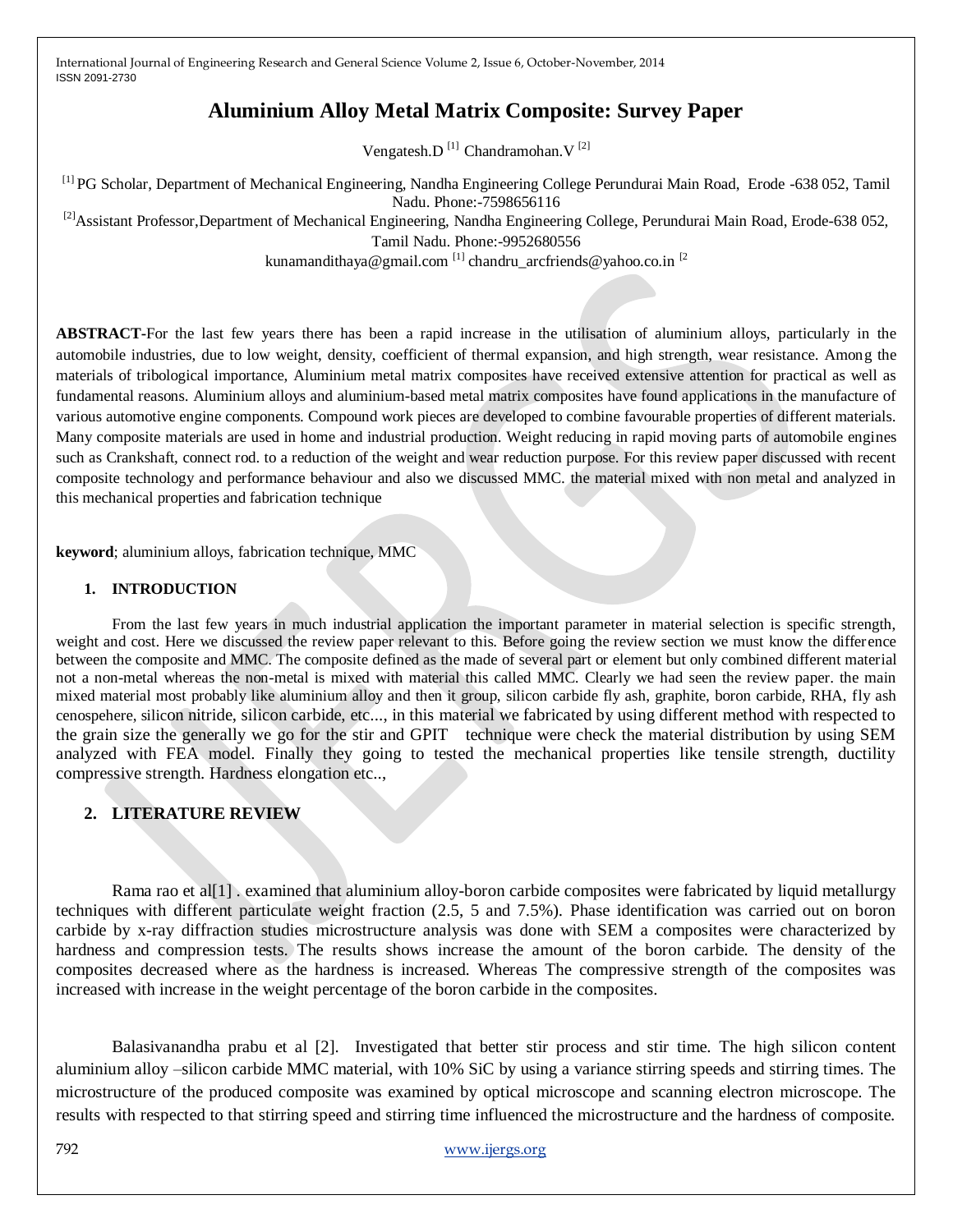also they investigate that at lower stirring speed with lower stirring time, the particle group was more. Increase in stirring time and speed resulted in better distribution of particles. The mechanical test results also revealed that stirring speed and stirring time have their effect on the hardness of the composite. The uniform hardness valued was achieved at 600 rpm with 10min stirring. but above this stir speed the properties degraded again. This study to establish the trend between processing parameters such as stirring speed and stirring time with microstructure and hardness of composite.

Karunamoorthy et al [3]. Analysed that A 2D microstructure-based FEA models were developed to study the mechanical behaviour of MMC. The model has taken into account the randomness and clustering effects. The particle clustering effects on stress-strain response and the failure behaviour were studied from the model. The optimization of properties was carried out from analysis of microstructure of MMC since the properties depend on particles arrangement in microstructure. In order to model the microstructure for finite element analysis (FEA), the micro-structures image converted into vector form from the raster than it conversion push to IGES step and mesh in FEA model in ANSYS 7. The failure such as particle interface decohesion and fracture the predicted for particle clustered and non-clustered micro structures. they analyzed that failure mechanisms and effects of particles arrangement.

Sozhamanna et al [4]. Analysed that the methodology of microstructure based elastic-plastic finite element analysis of PRMMC. This model is used to predict the failure of two dimensional microstructure models under tensile loading conditions. Hence analyses were carried out on the microstructure of random and clustered particles to determine its effect on strength and failure mechanisms. The FEA models were generated in ANSYS using SEM images. The percentage of major failures and stress-strain responses were predicted numerically for each microstructure. Here the mixture material Al alloy, SiC

Rohatgi et al[5]. Analysed that A356-fly ash cenosphere composites can be synthesized using gas pressure infiltration technique over a wide range of reinforcement volume fraction from 20 to 65%. The densities of Al356-fly ash cenosphere composites, made under various experimental conditions, are in the range of 1250-2180 kg/m3 corresponding to the volume fraction of cenosphere in the range 20-65%. The density of composites increased for the same cenosphere volume fraction with increasing size of particles, applied pressure and melt temperature. This appears to be related to a decrease in voids present near particles by and enhancement of the melt flow in a bed of cenosphere. The compressive strength Plateau stress and modulus of the composites increased with the composite density.

Venkat prasat et al [6]. Investigated that tribological behaviour of aluminium alloy reinforced with alumina and graphite this are fabricated by stir casting process. The wear and frictional properties of the hybrid metal matrix composites was studied by performing dry sliding wear test using a pin – on- test wear test. Experiments were conducted based on the plan of experiments generated through taguchi's technique. AL27 orthogonal array was selected for analysis of the data. Investigation to find the influence of wear rate sliding speed applied load sliding distance, as well as the coefficient of friction. The results show that sliding distance has the highest influence followed by load and sliding speed. Finally confirmation test were carried out to verify the experimental results and scanning electrons microscopic studies were done on the wear surfaces. The incorporation of graphite as primary reinforcement increases the wear resistance of composites by forming a protective layer between pin counter face and the inclusion of alumina as a secondary reinforcement also has a significant effect on the wear behaviour. The regression equation generated for the present model was used to predict the wear rate and coefficient of friction of HMMC for intermediate conditions with reasonable accuracy.

793 www.ijergs.org Keshavamurthy et al [7]. Experimented that Al6061 matrix composite reinforced with nickel coated silicon nitride particles were fabricated by liquid metallurgy. Microstructure and tribological properties of both matrix alloy and developed composites have been evaluated. wear tests and dry sliding friction were carried out using pin on disk type machine over a load range of 20-100N and sliding velocities is 0.31-1.57m/s. Results revealed that, coated of nickel in silicon nitride partical are uniformly distributed throughout the matrix alloy. Al6061-Ni-p-si3N4 composite exhibited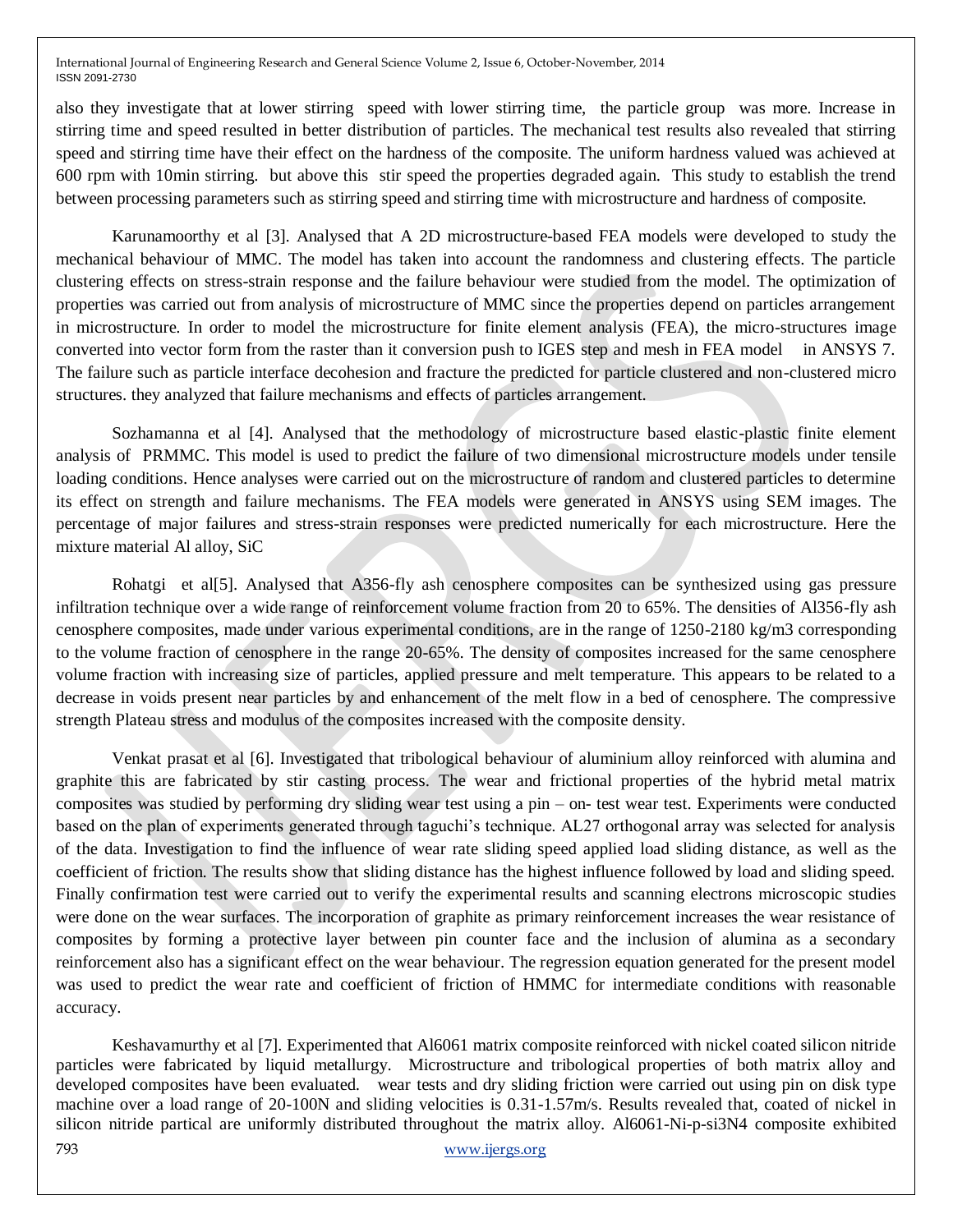lower wear rate and coefficient of friction compared to matrix alloy. the coefficient of friction decreased with increased in load up to 80N. Further increase in the load, also increasing coefficient of friction and sliding velocity.

Mahendra boopathi.M et al[8]. Experimented to Development of hybrid metal matrix composites has become an important area of research interest in materials science. In view of this, the present study was aimed at evaluating the physical properties of aluminium 2024 in the presence of fly ash, silicon carbide and its combinations. Consequently aluminium MMC combination the strength of the reinforcement with the toughness of the matrix to achieve a combination of desirable properties not available in any single conventional material. stir casting method was used for the fabrication of aluminium MMC. Structural characterization was carried out on MMC by x-ray diffraction studies and optical microscopy was used for the micro structural studies. The mechanical be haviours of MMC like density, elongation, hardness, yield strength and tensile test were ascertained by performing carefully designed laboratory experiments that replicate as nearly as possible the service conditions. In the presence of fly ash and silicon carbide [sic  $(5\%)$  + fly ash  $(10\%)$  and fly ash  $(10\%)$  +sic  $(10\%)$ ] with aluminium, the result show that the decreasing the density with increasing harness and tensile strength was also observed but elongation of the hybrid MMC in comparison with unreinforced aluminium was decreased. The hybrid metal matrix composites significantly differed in all of the properties measured. Aluminium in the presence of sic (10%)-fly ash (10%) was the hardest instead of aluminium –sic and aluminium-fly ash composites.

Bienias et al [9]. Experimented that microstructure characteristics of aluminium matrix Ak12 composites containing of fly ash particles, obtained by gravity and squeeze costing techniques, pitting corrosion behaviour and corrosion kinetics are presented and discussed. It was found that one in the comparison with squeeze casting, gravity casting technology is advantageous for obtaining higher structural homogeneity with minimum possible porosity levels, good interfacial bonding and quite a uniform distribution of reinforcement, second one the fly ash particles lead to an enhanced potting corrosion of the Ak12/9%flyash (75-100 µm fraction) composite in comparison with unreinforced matrix (Ak12 alloy), and third one the presence of nobler second phase of fly ash particles, cast defects like pores, and higher silicon content formed as a result of reaction between aluminium and silica in Ak12 alloy and aluminium fly ash composite determine the pitting corrosion behaviour and the properties of oxide film forming on the corroding surface.

Anilkumar et al [10]. Investigation that mechanical properties of fly ash reinforced aluminium alloy (Al 6061) composites fabricated by stir casting. They are three sets of composites with fly ash particle sizes of 75-100, 45-50 and 4- 25 µm were used. Each set had three types of composite samples with the reinforcement weight fractions of 10 15 and 20%. The mechanical properties studied were the compressive strength, tensile strength, ductility and hardness. Unreinforced Al6061 samples also tested the mechanical properties. It was found that the compressive strength, tensile strength and hardness of the aluminium alloy composites decreased with the increase in particle size of reinforced fly ash. Increase in the weight fractions of the fly ash particles the ultimate tensile strength, compressive strength, hardness and decreases the ductility of the composite. The SEM of the samples indicated uniform distribution of the fly ash particles in the matrix without any voids.

Dora siva Prasad et al [11]. Investigated that Hybrid metal matrix composites with up to 8% rice husk ash and sic particles could be easily fabricated using double stir casting process. The uniform distribution of rice husk ash and sic was observed in the matrix. The porosity and hardness increases with the increase in percentage of the reinforcement whereas the density of hybrid composites decreases, The yield strength and ultimate tensile strength increase with the increase in RHA and sic content. It was found that in comparison to that of base aluminium alloy, the precipitation kinetic was accelerated by adding the reinforcement. This effect obtaining the maximum hardness by the aging heat treatment where also reduced time.

794 www.ijergs.org Udhaya prakash et al[12]. Experimentally investigated on machinability of aluminium alloy (A413)/flyash/B4C hybrid composites using wire EDM. The objective of this work is to investigate the effect of parameters like pulse off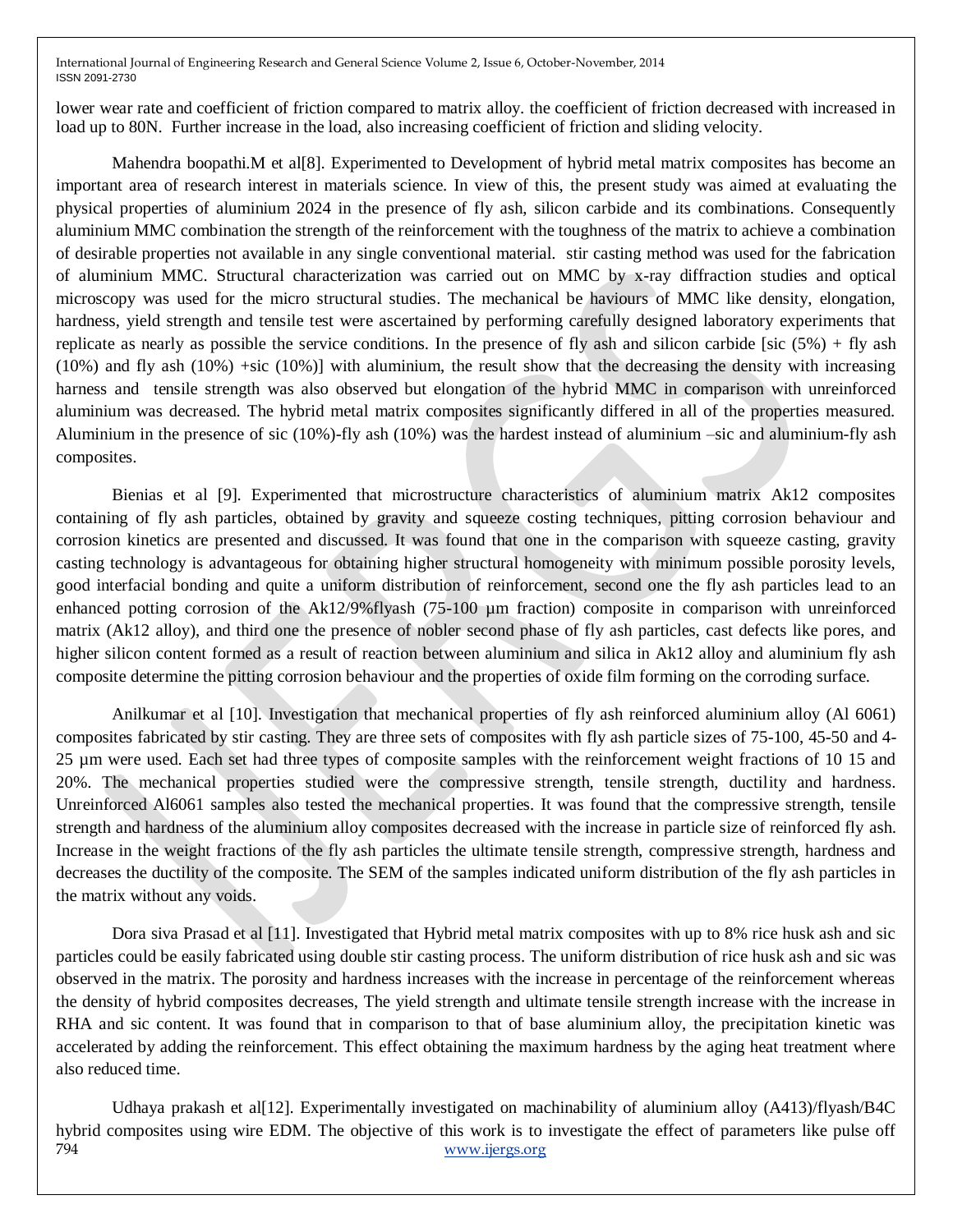time, wire feed pulsed on time, gap voltage, and percentage reinforcement on the responses material removal rate as well as surface roughness while machining aluminium alloy(A413)/flyash/B4C hybrid composites using wire EDM. Experimentation has been done on taguchi's L27 orthogonal array under different combinations of parameters. Analysis of variance has been used to determine the design parameters significantly influencing the response. the responses has been evaluated using signal to noise ration analysis. The experimental result proposed optimal combination of parameters which give the maximum material removal rate and minimum surface roughness.

Smith et al [13]. Investigated that Measurements and predictions of residual stresses were made on four thicksection steel components, created by electron beam (EB) welding. All components were measured in the welded state, with one ferritic steel component then subjected to PWHT. In two ferritic components, the peak residual stresses, for the as-welded state, were found to about equal to the yield strength of the parent material. At the entrance and exit positions of the ferritic steel EB welds compressive residual stresses were found. This was in contrast to the stainless steel EB welds, during the welded state the tensile strength is measured. After PWHT of a ferritic EBW component the measured peak stresses reduced from about 600 MPa to 90 MPa. Numerical simulations of the EBW process predicted overall profiles of the residual stresses that matched the measurements, but FE analyses always predicted peak values. It was found that the measured distribution of residual stresses across the ferritic steel components was very similar irrespective of component thickness, and confined to distances of about 40% of the product thickness. In contrast in a stainless steel component the stresses are much more broadly distributed about the weld centreline.

Weglewski et al [14]. Analysed that Effect of grain size on thermal residual stresses and damage in sintered chromium–alumina composites. the results of experimental measurements and numerical modelling of the effect of particle size on the residual thermal stresses arising in sintered metal–matrix composites after cooling down from the fabrication temperature. On example of novel Cr(Re)/Al2O3 composites processed by (i) spark plasma sintering and (ii) hot pressing the residual thermal stresses are measured by neutron diffraction technique and determined by a FEM model based on micro-CT scans of the material microstructure. Then numerical model of micro cracking induced by residual stresses is applied to predict the effective Young modulus of the damaged composite. Comparison of the numerical results with the measured data of the residual stresses and Young's modulus is presented and fairly good agreement is noted.

## **3. CONCLUSION**

From literature review related to the Aluminium alloy metal matrix Composite material we have concluded that, the pure aluminium mixed with sum other material through the process like stir, GPIT, and followed by different fabrication procedure. That the result show that increasing better mechanical properties than reducing the weight and cost.

#### **REFERENCES**:-

- [1] S.Rama rao. G. Padmanabhan, Fabrication and mechanical properties of aluminium-boron carbide composites, international journal of materials and biomaterials applications 2(2012) 15-18
- [2] S.balasivanandhaprabu,l. Karunamoorthy, s. Kathiresan, b. Mohan, Influence of stirring speed and stirring time on distribution of particles in cast metal matrix composite. Journal of materials processing technology 171(2006) 268-273
- [3] S. Balasivanandha prabu, l. Karunamoorthy Microstructure- based finite element analysis of failure prediction in particle-reinforced metal-matrix composite, journal of materials processing technology 207(2008)53-62
- [4] G.g. sozhamannan. S. Balasivanandha prabu, r. Paskaramoorthy. Failures analysis of particle reinforced metal matrix composites by microstructure based models, materials and design, 31(2010) 3785-3790
- [5] P.k. rohatgi , j.k. kim, N.gupta, simonalaraj, A.Daoud Compressive characteristics of A356/fly ash cenospehere composites synthesized by pressure infiltration technique, science direct 37(2006) 430-437